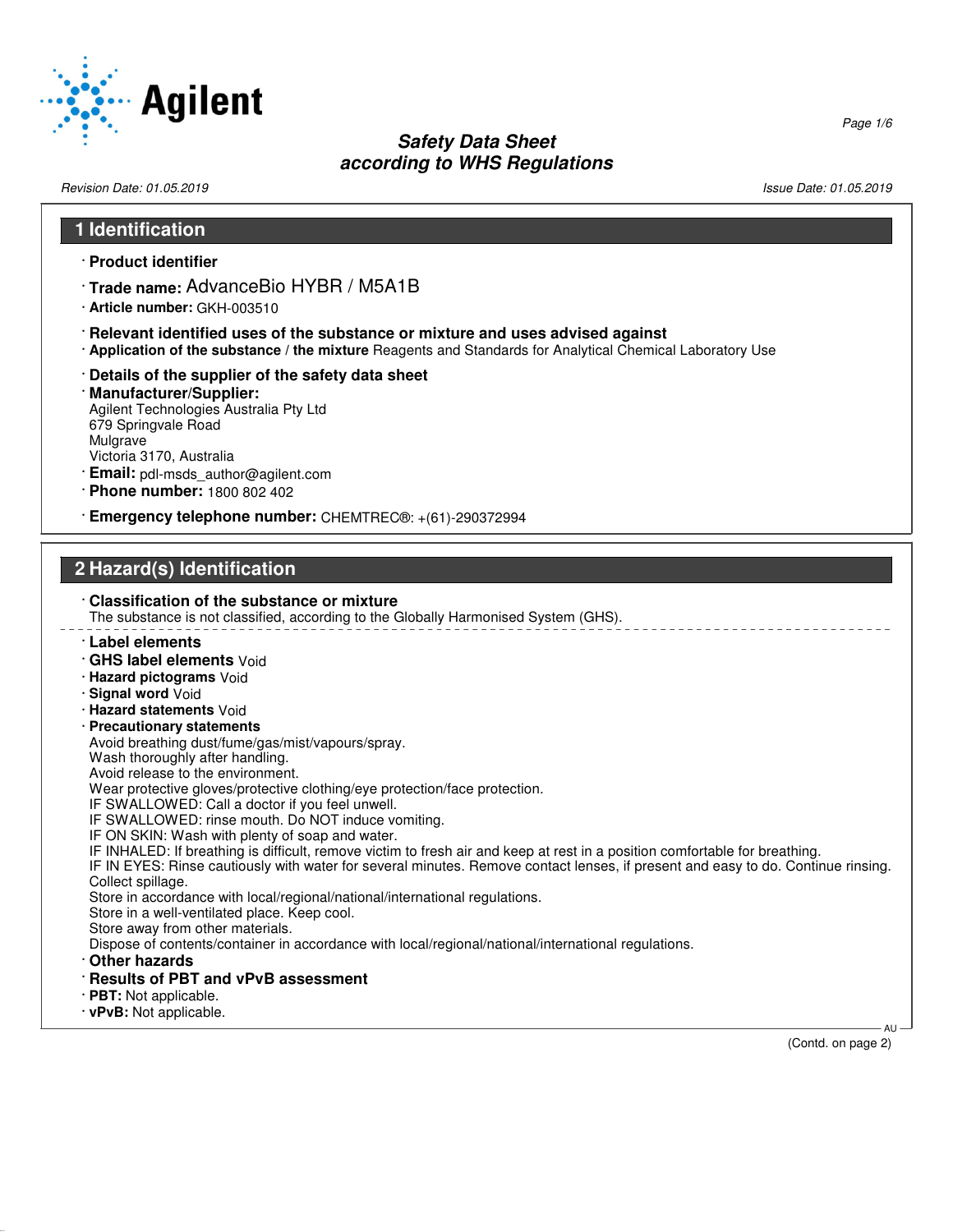Revision Date: 01.05.2019 **Issue Date: 01.05.2019** Issue Date: 01.05.2019

### **Trade name:** AdvanceBio HYBR / M5A1B

(Contd. of page 1)

### **3 Composition and Information on Ingredients**

· **Chemical characterisation: Substances**

· **CAS No. Description**

Glycans

### **4 First Aid Measures**

- · **Description of first aid measures**
- · **General information:** No special measures required.
- · **After inhalation:** Supply fresh air; consult doctor in case of complaints.
- · **After skin contact:** Generally the product does not irritate the skin.
- · **After eye contact:** Rinse opened eye for several minutes under running water.
- · **After swallowing:** If symptoms persist consult doctor.
- · **Information for doctor:**
- · **Most important symptoms and effects, both acute and delayed** No further relevant information available.
- · **Indication of any immediate medical attention and special treatment needed** No further relevant information available.

# **5 Fire Fighting Measures**

- · **Extinguishing media**
- · **Suitable extinguishing agents:** Use fire extinguishing methods suitable to surrounding conditions.
- · **Special hazards arising from the substance or mixture** No further relevant information available.
- · **Advice for firefighters**
- · **Protective equipment:** No special measures required.

### **6 Accidental Release Measures**

- · **Personal precautions, protective equipment and emergency procedures** Wear protective gloves / eye protection / face protection.
- · **Environmental precautions:** Do not allow to enter sewers/ surface or ground water.
- · **Methods and material for containment and cleaning up:** Pick up mechanically.
- · **Reference to other sections**

See Section 7 for information on safe handling.

See Section 8 for information on personal protection equipment.

See Section 13 for disposal information.

# **7 Handling and Storage**

· **Handling:**

- · **Precautions for safe handling** Wear protective gloves / eye protection / face protection.
- · **Information about fire and explosion protection:** No special measures required.
- · **Conditions for safe storage, including any incompatibilities**

· **Storage:**

- · **Requirements to be met by storerooms and receptacles:** No special requirements.
- · **Information about storage in one common storage facility:** Not required.

(Contd. on page 3)

AU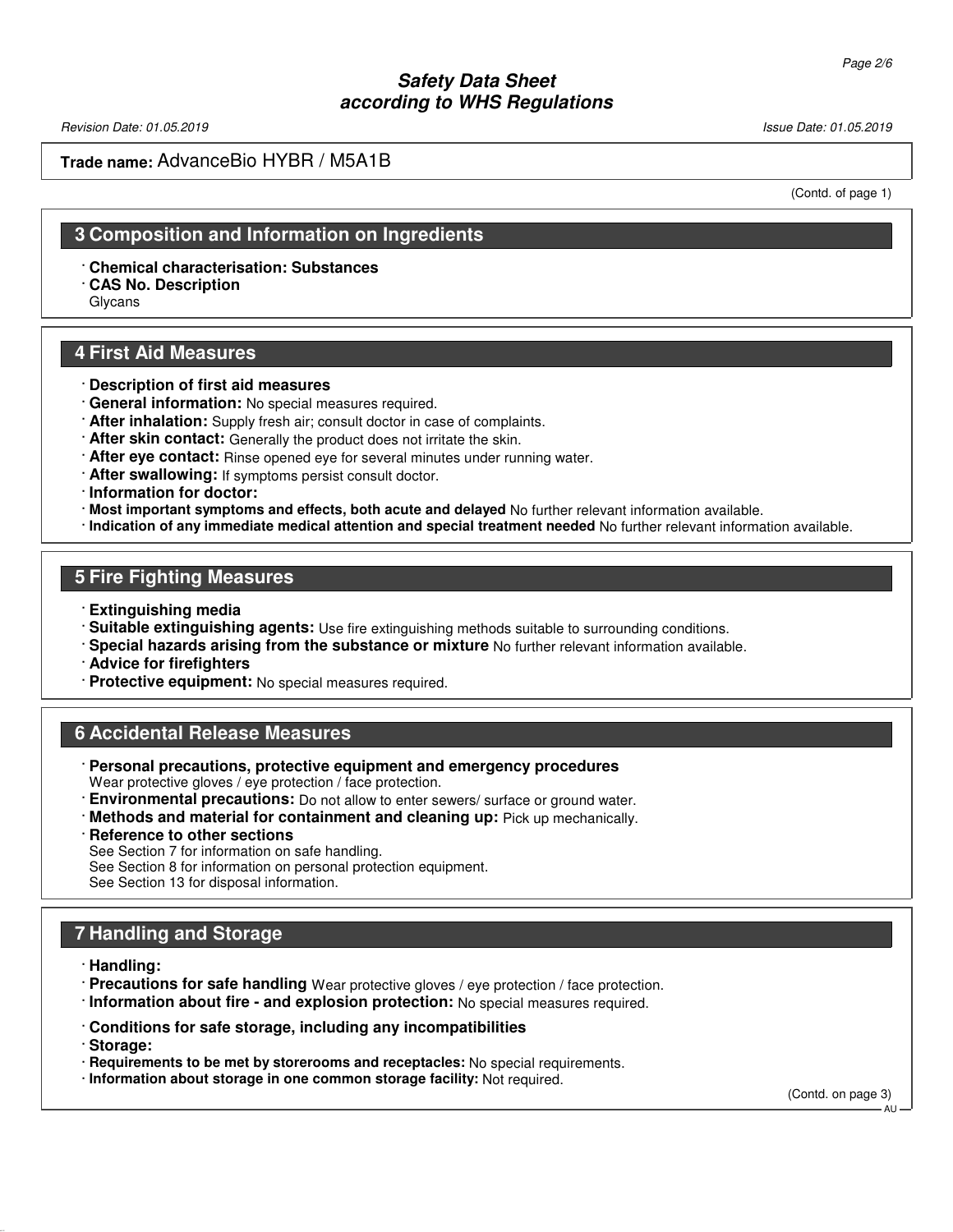Revision Date: 01.05.2019 Issue Date: 01.05.2019

**Trade name:** AdvanceBio HYBR / M5A1B

· **Further information about storage conditions:** None.

· **Specific end use(s)** No further relevant information available.

### **8 Exposure controls and personal protection**

· **Additional information about design of technical facilities:** No further data; see item 7.

#### · **Control parameters**

· **Ingredients with limit values that require monitoring at the workplace:** Not required.

· **Additional information:** The lists valid during the making were used as basis.

#### · **Exposure controls**

- · **Personal protective equipment:**
- · **General protective and hygienic measures:**

The usual precautionary measures are to be adhered to when handling chemicals.

· **Respiratory protection:** Not required.

#### · **Protection of hands:**

The glove material has to be impermeable and resistant to the product/ the substance/ the preparation.

Selection of the glove material on consideration of the penetration times, rates of diffusion and the degradation

· **Material of gloves**

The selection of the suitable gloves does not only depend on the material, but also on further marks of quality and varies from manufacturer to manufacturer.

· **Penetration time of glove material**

The exact break through time has to be found out by the manufacturer of the protective gloves and has to be observed.

· **Eye protection:** Wear eye protection / face protection.

| 9 Physical and Chemical Properties                                                               |                                               |  |
|--------------------------------------------------------------------------------------------------|-----------------------------------------------|--|
| · Information on basic physical and chemical properties<br><b>General Information</b>            |                                               |  |
| · Appearance:                                                                                    |                                               |  |
| Form:                                                                                            | Powder                                        |  |
| Colour:                                                                                          | Beige                                         |  |
| · Odour:                                                                                         | Characteristic                                |  |
| Odour threshold:                                                                                 | Not determined.                               |  |
| · pH-value:                                                                                      | Not applicable.                               |  |
| Change in condition<br>Melting point/freezing point:<br>Initial boiling point and boiling range: | Undetermined.<br>Undetermined.                |  |
| · Flash point:                                                                                   | Not applicable.                               |  |
| · Flammability (solid, gas):                                                                     | Product is not flammable.                     |  |
| · Decomposition temperature:                                                                     | Not determined.                               |  |
| · Auto-ignition temperature:                                                                     | Not determined.                               |  |
| <b>Explosive properties:</b>                                                                     | Product does not present an explosion hazard. |  |
| <b>Explosion limits:</b><br>Lower:                                                               | Not determined.                               |  |

(Contd. on page 4)

**AU** 

- 
- (Contd. of page 2)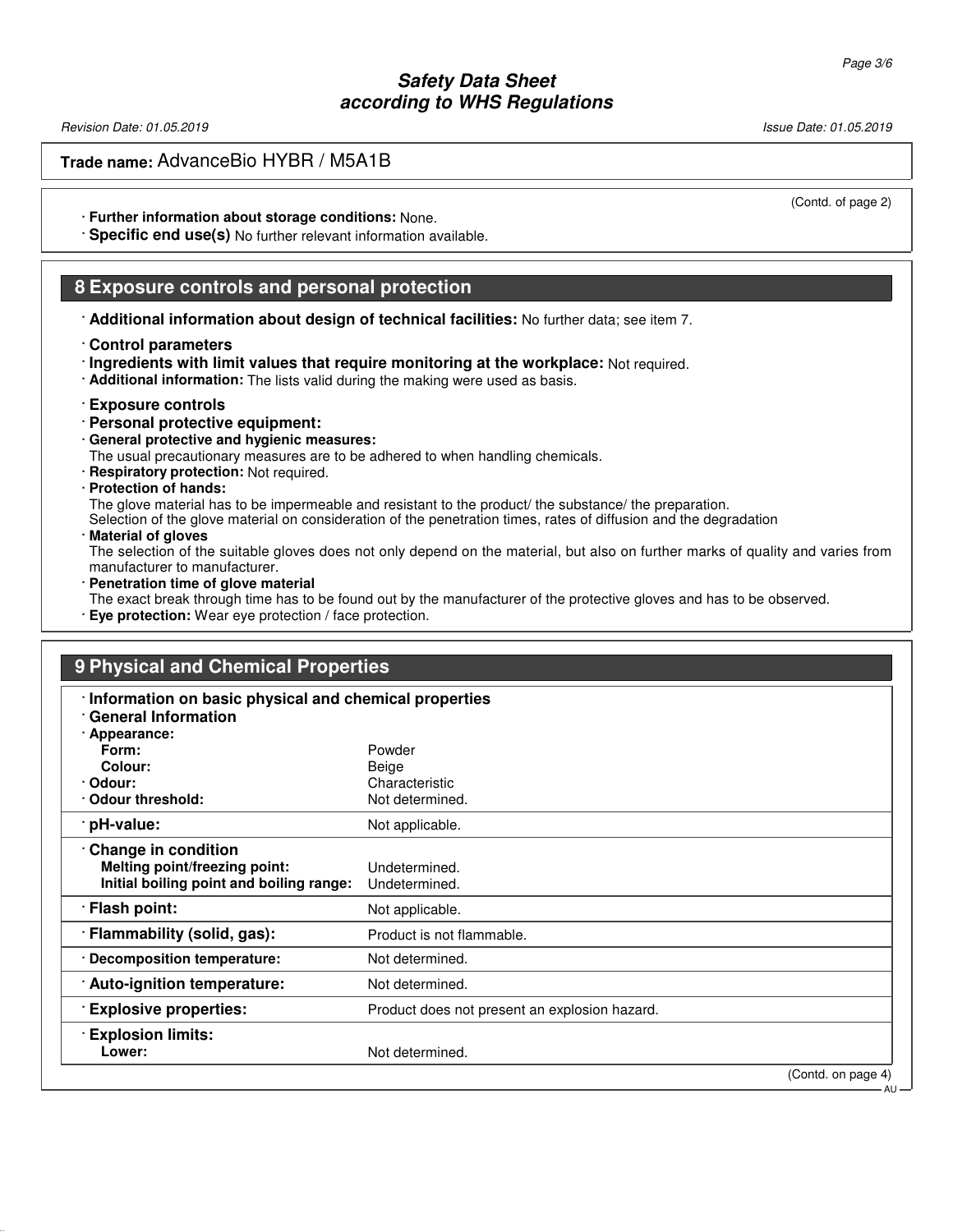## **Trade name:** AdvanceBio HYBR / M5A1B

|                                                           | (Contd. of page 3) |
|-----------------------------------------------------------|--------------------|
| Not determined.                                           |                    |
| Not applicable.                                           |                    |
| Not determined.                                           |                    |
| Not determined.                                           |                    |
| Not applicable.                                           |                    |
| Not applicable.                                           |                    |
| Solubility in / Miscibility with                          |                    |
| Soluble.                                                  |                    |
| · Partition coefficient: n-octanol/water: Not determined. |                    |
|                                                           |                    |
| Not applicable.                                           |                    |
| Not applicable.                                           |                    |
| 100.0 $%$                                                 |                    |
| No further relevant information available.                |                    |
|                                                           |                    |

### **10 Stability and Reactivity**

· **Reactivity** No further relevant information available.

- · **Chemical stability**
- · **Thermal decomposition / conditions to be avoided:** No decomposition if used according to specifications.
- · **Possibility of hazardous reactions** No dangerous reactions known.
- · **Conditions to avoid** No further relevant information available.
- · **Incompatible materials:** No further relevant information available.
- · **Hazardous decomposition products:** No dangerous decomposition products known.

### **11 Toxicological Information**

- · **Information on toxicological effects**
- · **Acute toxicity**
- · **Primary irritant effect:**
- · **Skin corrosion/irritation** May be harmful in contact with skin.
- · **Serious eye damage/irritation** No irritating effect.
- · **Respiratory or skin sensitisation** No sensitising effects known.
- · **Additional toxicological information:** When used and handled according to specifications, the product does not have any harmful effects to our experience and the information provided to us.

The substance is not subject to classification according to the latest version of the EU lists.

# **12 Ecological Information**

#### · **Toxicity**

- · **Aquatic toxicity:** No further relevant information available.
- · **Persistence and degradability** No further relevant information available.
- · **Behaviour in environmental systems:**
- · **Bioaccumulative potential** No further relevant information available.

(Contd. on page 5)

A<sub>L</sub>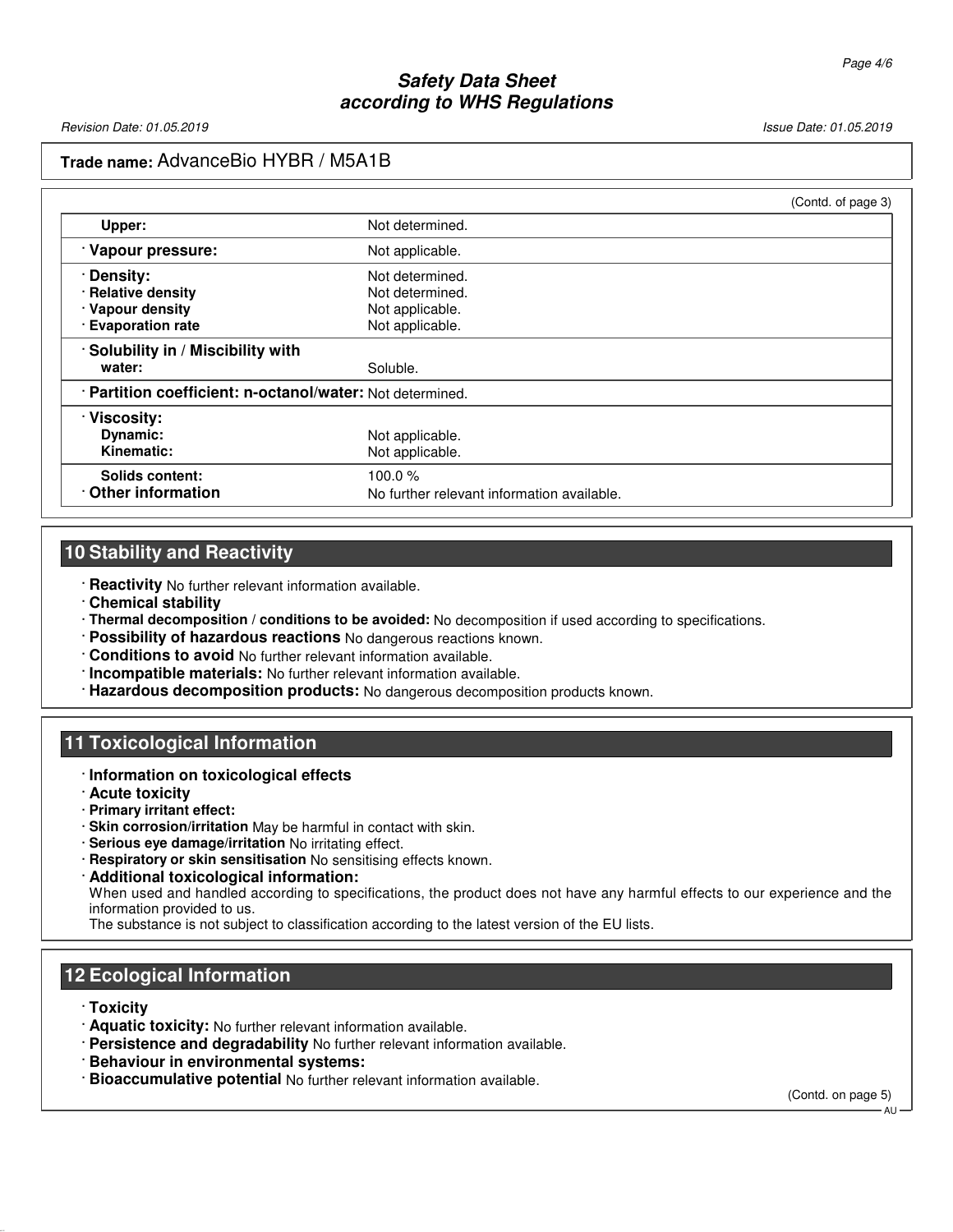Revision Date: 01.05.2019 **Issue Date: 01.05.2019** Issue Date: 01.05.2019

## **Trade name:** AdvanceBio HYBR / M5A1B

(Contd. of page 4)

· **Mobility in soil** No further relevant information available.

- · **Additional ecological information:**
- · **General notes:**

Water hazard class 1 (German Regulation) (Self-assessment): slightly hazardous for water

Do not allow undiluted product or large quantities of it to reach ground water, water course or sewage system.

· **Results of PBT and vPvB assessment**

· **PBT:** Not applicable.

- · **vPvB:** Not applicable.
- · **Other adverse effects** No further relevant information available.

### **13 Disposal considerations**

- · **Waste treatment methods**
- · **Recommendation** Dispose of contents/container in accordance with local/regional/national/international regulations.
- · **Uncleaned packaging:**
- · **Recommendation:** Disposal must be made according to official regulations.
- · **Recommended cleansing agents:** Water, if necessary together with cleansing agents.

# **14 Transport information**

| · UN-Number                                             |                 |  |
|---------------------------------------------------------|-----------------|--|
| · ADG, ADN, IMDG, IATA                                  | not regulated   |  |
| · UN proper shipping name                               |                 |  |
| · ADG, ADN, IMDG, IATA                                  | not regulated   |  |
| · Transport hazard class(es)                            |                 |  |
| · ADG, ADN, IMDG, IATA                                  |                 |  |
| · Class                                                 | not regulated   |  |
| · Packing group                                         |                 |  |
| · ADG, IMDG, IATA                                       | not regulated   |  |
| <b>Environmental hazards:</b>                           | Not applicable. |  |
| · Special precautions for user                          | Not applicable. |  |
| · Transport in bulk according to Annex II of Marpol and |                 |  |
| the IBC Code                                            | Not applicable. |  |
| · UN "Model Regulation":                                | not regulated   |  |

### **15 Regulatory information**

· **Safety, health and environmental regulations/legislation specific for the substance or mixture**

· **Australian Inventory of Chemical Substances**

Substance is not listed.

· **Standard for the Uniform Scheduling of Medicines and Poisons**

Substance is not listed.

(Contd. on page 6)

**ΔH**